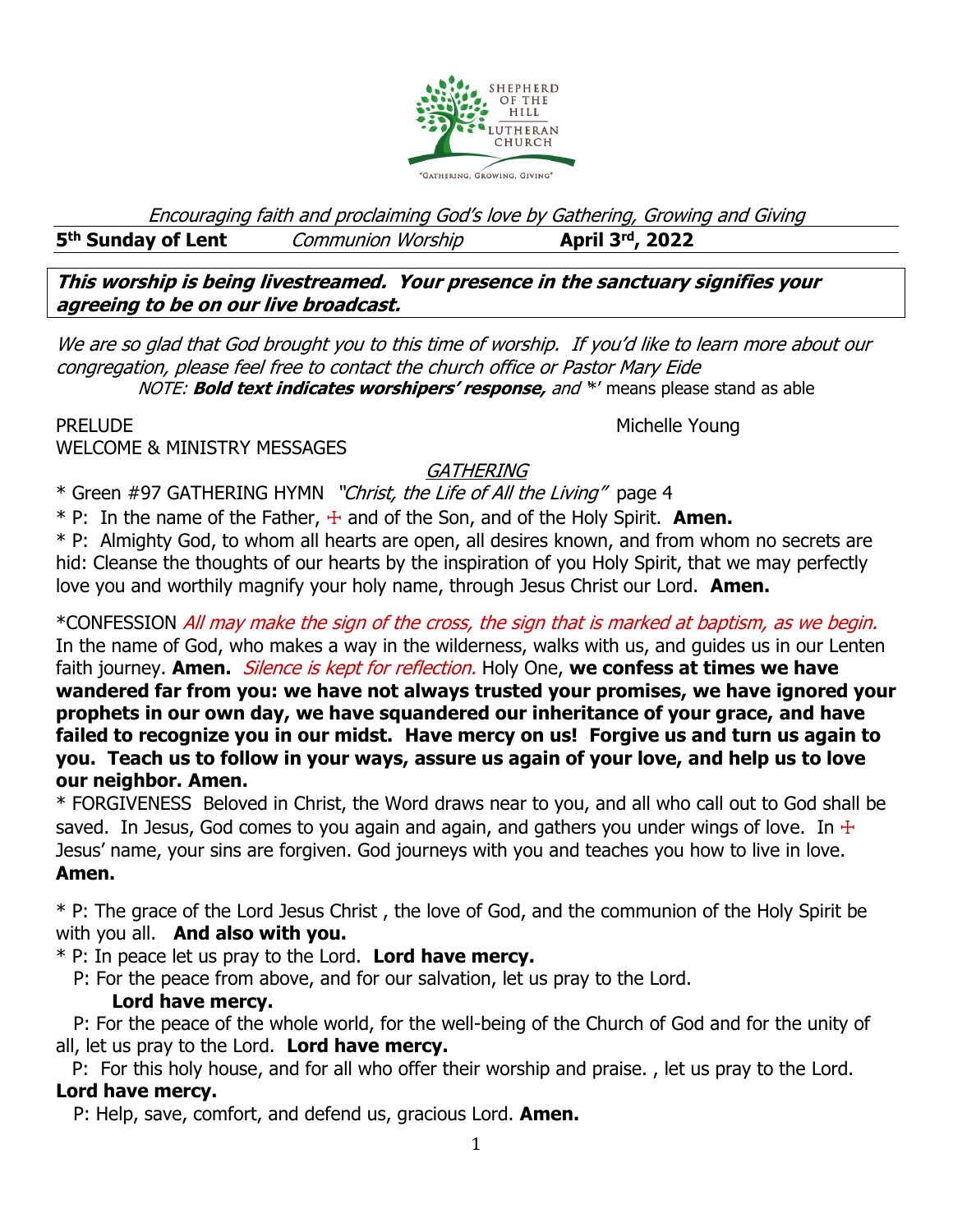\* PRAYER OF THE DAY Creator God**, you prepare a new way in the wilderness, and your grace waters our desert. Open our hearts to be transformed by the new thing you are doing, that our lives may proclaim the extravagance of your love given to all people through your Son, Jesus Christ. Amen.**

## **GROWING**

Psalm 126 (Please respond with text in **bold print**)

 $1$ When the Lorp restored the fortunes of Zion, then were we like those who dream.

<sup>2</sup>**Then was our mouth filled with laughter, and our tongue with shouts of joy. Then they said among the nations, "The LORD has done great things for them."**

 $3$ The Lord has done great things for us, and we are glad indeed.

<sup>4</sup>**Restore our fortunes, O LORD, like the watercourses of the Negeb.**

<sup>5</sup>Those who sowed with tears will reap with songs of joy.

<sup>6</sup>**Those who go out weeping, carrying the seed, will come again with joy, shouldering their sheaves.**

The prophet declares that long ago God performed mighty deeds and delivered Israel from Egyptian bondage through the waters of the sea. Now, God is about to do a new thing, bringing the exiles out of Babylon and through the wilderness in a new Exodus. A reading from the Prophet Isaiah, chapter 43, beginning at verse 16.

 $^{16}$ Thus says the Lorp, who makes a way in the sea, a path in the mighty waters,  $^{17}$ who brings out chariot and horse, army and warrior; they lie down, they cannot rise, they are extinguished, quenched like a wick:  $18$ Do not remember the former things, or consider the things of old.  $19$ I am about to do a new thing; now it springs forth, do you not perceive it? I will make a way in the wilderness and rivers in the desert.  $20$ The wild animals will honor me, the jackals and the ostriches; for I give water in the wilderness, rivers in the desert, to give drink to my chosen people,  $21$ the people whom I formed for myself so that they might declare my praise. The word of the Lord. **Thanks be to God.**

Shortly after Jesus had miraculously raised Lazarus from the dead, he and his disciples were dining at the home of Lazarus and his sisters, Mary and Martha. Judas misinterprets Mary's extravagant act of anointing Jesus' feet with costly perfume as a waste of resources. Jesus recognizes that her lavish gift is both an expression of love and an anticipation of his burial.

The Gospel according to John, the 12<sup>th</sup> chapter. All: **Glory to you O Lord.** 

 $1$ Six days before the Passover Jesus came to Bethany, the home of Lazarus, whom he had raised from the dead. <sup>2</sup>There they gave a dinner for him. Martha served, and Lazarus was one of those at the table with him. <sup>3</sup>Mary took a pound of costly perfume made of pure nard, anointed Jesus' feet, and wiped them with her hair. The house was filled with the fragrance of the perfume.  $4$ But Judas Iscariot, one of his disciples (the one who was about to betray him), said,  $5$  Why was this perfume not sold for three hundred denarii and the money given to the poor?" <sup>6</sup> (He said this not because he cared about the poor, but because he was a thief; he kept the common purse and used to steal what was put into it.) <sup>7</sup> Jesus said, "Leave her alone. She bought it so that she might keep it for the day of my burial. <sup>8</sup>You always have the poor with you, but you do not always have me." The Gospel of the Lord. **Praise to you O Christ.**

MESSAGE Pastor Mary Eide [Blue#698](https://members.sundaysandseasons.com/Music/Index/2021-1-31/2182) HYMN OF THE DAY "We are Baptized in Christ Jesus" page 6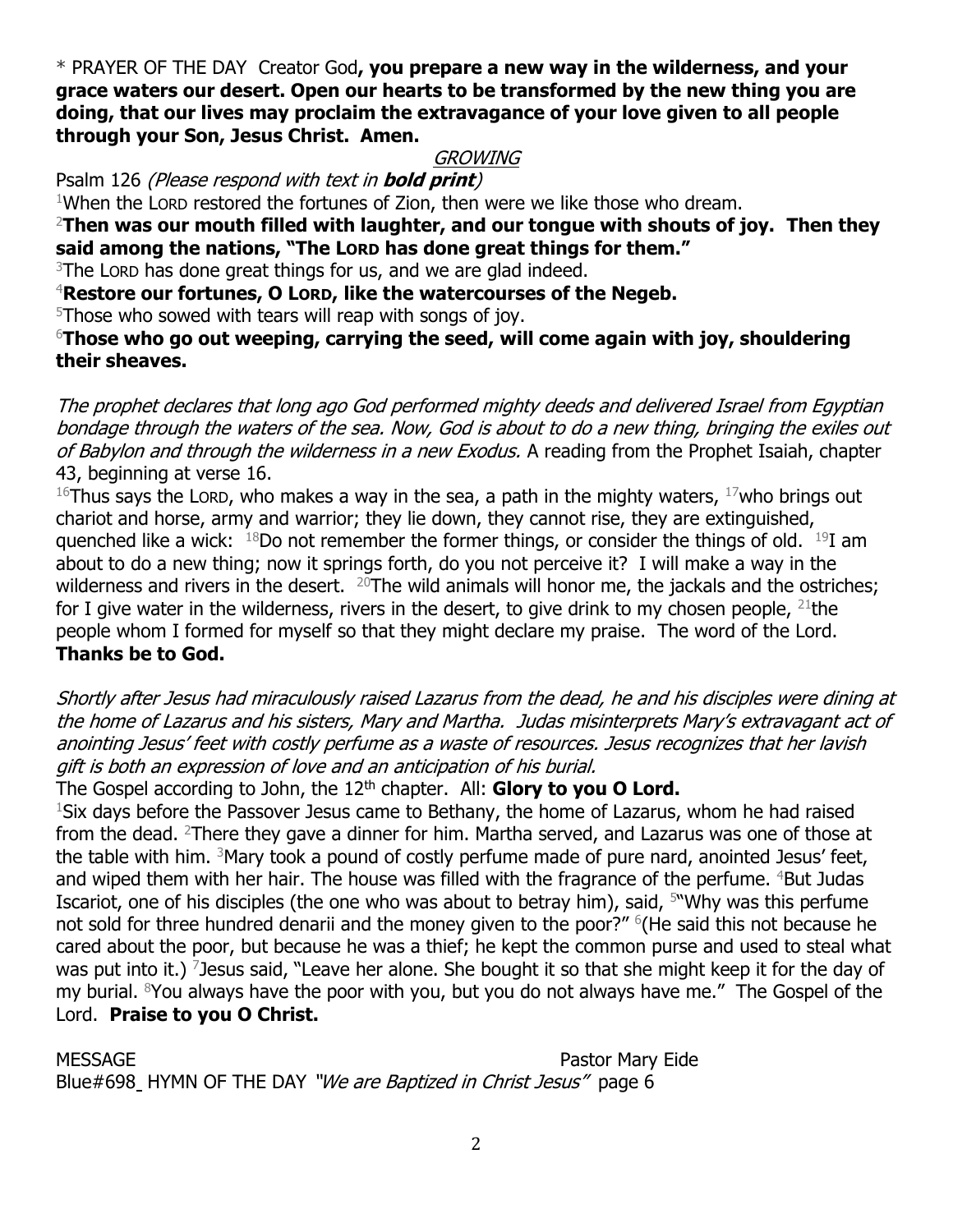NOTE: Giving to support God's ministry at Shepherd of the Hill can be mailed to (Mailing address: 207 University St., Elk Mound, WI 54739 – OR – by going on our website (**www.sothem.org**) to **GIVE** tab to make a one time or reoccurring donation. Setting up an account with GivePlus is easy!

GIVING

\*THE APOSTLES' CREED (professed together)

**I believe in God, the Father almighty, creator of heaven and earth.**

**I believe in Jesus Christ, his only Son, our Lord. He was conceived by the power of the Holy Spirit and born of the virgin Mary.**

**He suffered under Pontius Pilate, was crucified, died, and was buried. He descended into hell.\* On the third day he rose again. He ascended into heaven, and is seated at the right hand of the Father. He will come again to judge the living and the dead. I believe in the Holy Spirit, the holy catholic Church, the communion of saints, the forgiveness of sins, the resurrection of the body, and the life everlasting. Amen**  $*$  Or, He descended to the dead.

**\*** PRAYERS AND PETITIONS (Pastor: Merciful God, **ALL: receive our prayer.)**

**\*** OFFERING PRAYERGod, **there's nowhere we can go where you aren't already waiting: in the farmyards, schoolyards, health facilities, in the places where we live and work, and most especially at the communion table, where your Son has promised to meet us; where he is both Host and Meal. Reveal yourself to us now. Amen.**<br>"You Are Here' Offering Prayer for Sundays in Lent" © 2021 by Barn Geese Worship. Used by permission of Barn Geese Worship. Adapted by Pastor Mary Eide

\* GREAT THANKSGIVING The Lord be with you. **And also with you.**

Lift up your hearts. **We lift them to the Lord.**

 Let us give thanks to the Lord our God. **It is right to give our thanks and praise** \* WORDS OF INSTITUTION

\* LORD'S PRAYER **Our Father, who art in heaven, hallowed be thy name; thy kingdom come; thy will be done; on earth as it is in heaven. Give us this day our daily bread. And forgive us our trespasses, as we forgive those who trespass against us. And lead us not into temptation; but deliver us from evil. For thine is the kingdom, the power and the glory, for ever and ever. Amen**

\* MEAL INVITATION Here is food and drink for the journey. Take and be filled.

HOLY COMMUNION – All who are baptized and believe in the real presence of Jesus Christ in the bread and wine are welcome to commune with us. Gluten-free wafers available, and give "thumbs up" for grape juice. Children who do not yet receive Holy Communion may come forward for a blessing.

\*PRAYER AFTER COMMUNION Blessed Jesus, in this rich meal of grace, you have fed us with your body, the bread of life. Now send us forth to bear your life-giving hope to a world in need. **Amen.** \* ANNOUNCEMENTS/BLESSING Go with the blessing of God. Remember that this blessing is with you, no matter the places to which you are called. Be blessed by the name of God  $+$ , who inspires, inhabits, and ignites us, today and every day. **Amen.** 

"'You Are Here' Sending Prayer for Sundays in Lent" © 2021 by Barn Geese Worship. Used by permission of Barn Geese Worship. Adapted by Pastor Mary Eide

\* [Green #406](https://members.sundaysandseasons.com/Music/Index/2021-1-31/2182) SENDING HYMN "Take My Life, That I May Be" page 6

**\*** DISMISSALGo in peace. Jesus meets you on the way. **Thanks be to God.** \* POSTLUDE Michelle Young

\*\*\*\*\*\*\*\*\*\*\*\*\*\*\*\*\*\*\*\*\*\*\*\*\*\*\*\*\*\*\*\*\*\*\*\*\*\*\*\*\*\*\*\*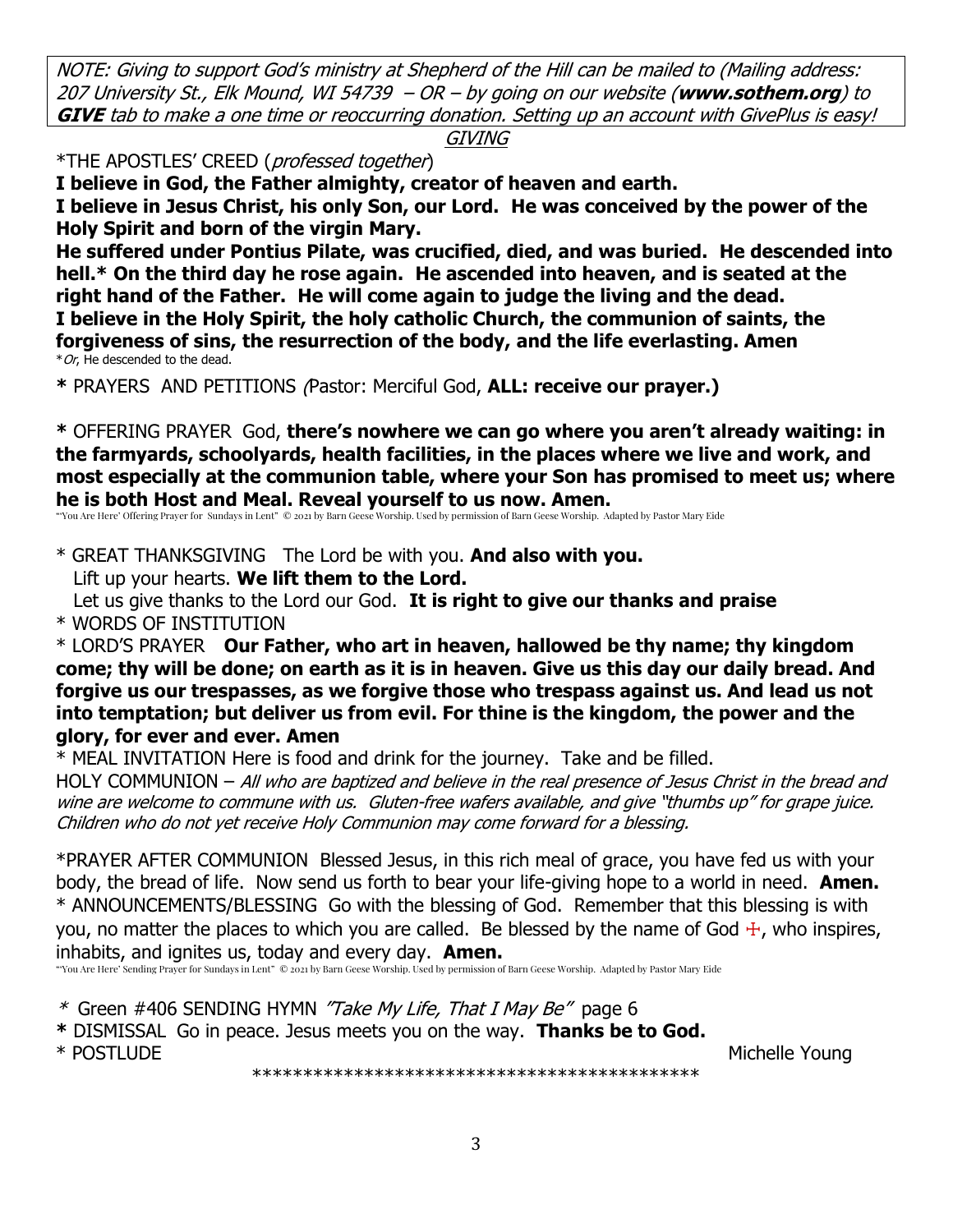**SCHEDULE** 

| Today     | 8:45am     | - Sunday School                                |  |  |
|-----------|------------|------------------------------------------------|--|--|
|           | 10:00am    | - Worship w/Communion                          |  |  |
|           | 1pm-6pm    | - Community Table outreach event               |  |  |
| Monday    | 7pm        | - AA Meeting                                   |  |  |
| Tuesday:  | $4-6$ pm   | - Food Pantry                                  |  |  |
|           | 7pm        | - (Final) Grief Share                          |  |  |
| Wednesday | 6pm        | - Soup Supper                                  |  |  |
|           | 7pm        | - Holden Evening Prayer Service                |  |  |
| Thursday  | <b>TBD</b> | - Set up for Funeral (move chairs/tables down) |  |  |
| Friday:   | 10am-Noon  | - Food Pantry                                  |  |  |
|           | 12pm-6pm   | - Blood Drive                                  |  |  |
|           | $4-8pm$    | - LaVerne's visitation at Olson Funeral Home   |  |  |
|           |            | (615 Wilson Ave, Menomonie)                    |  |  |
| Saturday  | 1pm        | - LaVerne's visitation at church               |  |  |
|           | 2pm        | - LaVerne's funeral                            |  |  |
| Sunday:   | 8:45am     | - Sunday School                                |  |  |
|           | 10:00am    | - Palm Sunday Worship                          |  |  |

ANNOUNCEMENTS

SETTING UP FOR FUNERAL…Thursday morning

We need to: (1) move tables out of the sanctuary and move chairs in there

(2) Bring additional chairs up from the basement for overflow seating

(3) Clean youth room for use as a nursery.

LUTHER PARK SPRING WORKDAY Sat. April 23rd from 8:30am-4:30pm

LP Staff needs your help, invite friends, and join us this year.

**Please RSVP to by emailing Scott Davis at [good2bike@gmail.com](mailto:good2bike@gmail.com)**. This will ensure they are ready to feed everyone, and to have the work set up to keep everyone busy.

**Cleaning cabins Painting Power Washing Yard/Garden Work Projects: Construction, Electrical, Plumbing, Wood cutting/splitting**

HELP NEEDED FOR THE FOLLOWING HOLY WEEK WORSHIP SERVICES:

| <b>DAY</b> | DATE/TIME                       | <b>EVENT</b>    | <b>READER</b> | <b>ACOLYTE</b> | COMM. ASST |
|------------|---------------------------------|-----------------|---------------|----------------|------------|
|            | Sun. 4/10/22 (10am) Palm Sunday |                 |               |                | N/A        |
|            | Wed. 4/13/22 (1pm)              | Sr Holy Week    |               | N/A            |            |
| Thu.       | 4/14/22 (7pm)                   | Maundy Thursday | T             |                |            |
| Fri.       | 4/15/22 (7pm)                   | Good Friday     |               | N/A            | N/A        |

Shepherd of the Hill Lutheran Church 207 University Street, Elk Mound, WI 54739 Office Phone: 715-879-5115 Email: [sothlc@sothem.org](mailto:sothlc@sothem.org) Website [www.sothem.org](http://www.sothem.org/) Find us on Facebook, too! Pastor Mary Eide (H) 715-309-4065 [meide@luthersem.edu](mailto:meide@luthersem.edu) Custodian, Terry Stamm 715-379-3728 Sunday School Coordinators: *Jaime Folczyk* [mjfolczyk@yahoo.com](mailto:mjfolczyk@yahoo.com) and Holly Sweeney hollysweeney65@gmail.com Financial Secretary: Barb Vadnais [barbvadnais1@gmail.com](mailto:barbvadnais1@gmail.com)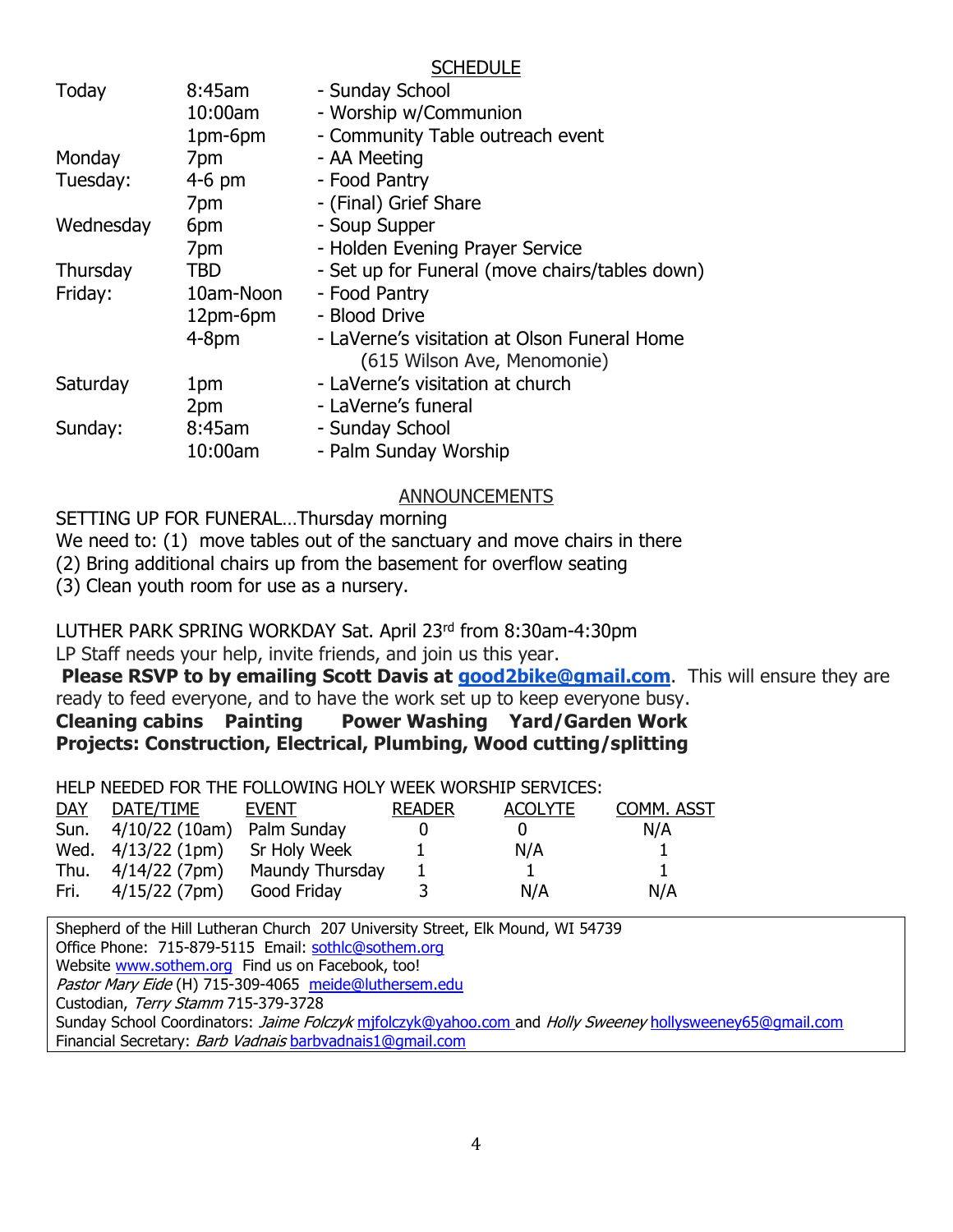

Text: Ernst Christoph Homburg, 1605-1681; tr. Catherine Winkworth, 1827-1878, alt. Music: JESU, MEINES LEBENS LEBEN, *Das grosse Cantional*, Darmstadt, 1687

Copyright © 2022 Augsburg Fortress. All rights reserved. Reprinted by permission under Augsburg Fortress Liturgies Annual License #SAS028313.

New Revised Standard Version Bible, Copyright © 1989, Division of Christian Education of the National Council of the Churches of Christ in the United States of America. Used by permission. All rights reserved.

Revised Common Lectionary, Copyright © 1992 Consultation on Common Texts, admin Augsburg Fortress. Used by permission.One License Podcast / Streaming License A-724679